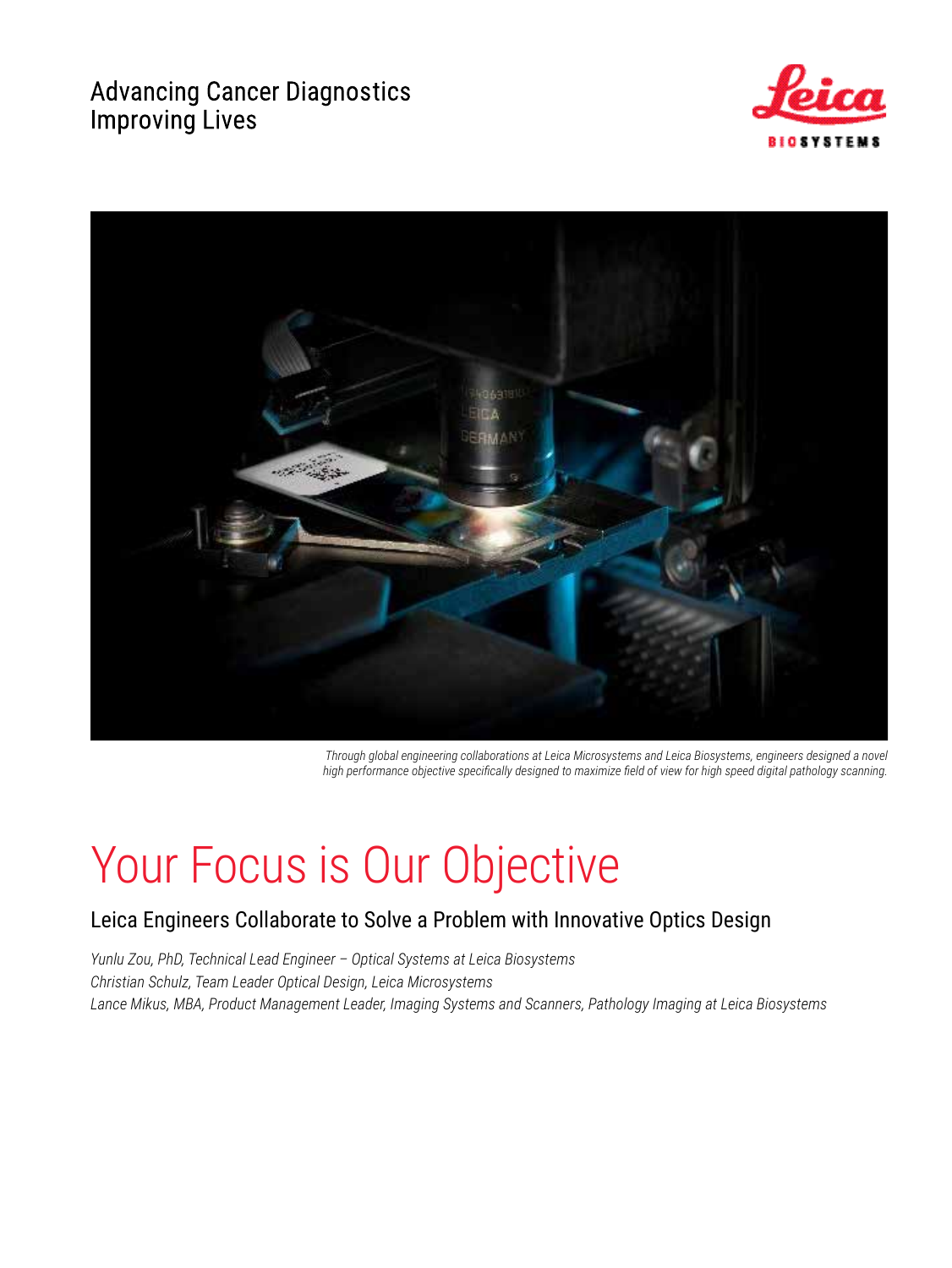In today's global environment, enabling large global engineering teams to collaborate while being in physically different locations can be challenging for many companies. This is not the case at Leica Biosystems (LBS) and Leica Microsystems (LMS). Our optics engineers worked together to solve the following problem:

**"What objective design can maximize field of view, handle very fast accelerations and decelerations, and deliver excellent image quality during extremely fast scanning speeds using real-time focusing?"**

#### Leveraging 171 Years of German Craftsmanship into Today's Digital World

Our digital pathology optics engineers from Leica Biosystems based in Vista, Ca combined their innovation efforts with optics engineers from Leica Microsystems in Wetzlar, Germany to solve this problem. The optics engineering team in Germany has an almost 175 year history of designing, from raw silicone material, high performance objectives with

extremely tight tolerances. The engineers from Leica Microsystems designed and tested several different objectives and tested them with high speed scanning real-time focusing technology via the Leica Biosystems team in Vista.

#### A key consideration was understanding how human eyes focus light

When Pathologists look into their microscopes, the human eye is able to refocus for different parts of the field of view (FOV). Because camera sensors are flat and the camera optics cannot refocus for different parts of the FOV, usually only a part of this full FOV is imaged onto the sensor to achieve a sharp image over the complete sensor. Consequently, this mis-match of using a typical microscope objective combined

### A Carefully Designed Solution

After testing many different designs the engineering teams finally came up with an objective that solved the problem. Specifically the final objective included the following key elements:

1. Extra-wide flat field correction that enabled a large FOV (more than 1mm) that could accommodate extremely large digital image for fast scans

with a flat camera sensor is not ideal for high speed scanning in digital pathology scanners with a very large FOV.





- 2. A lightweight and robust design that could handle very fast accelerations and decelerations
- 3. An objective that resulted in 0.26 um/pixel resolution at 40x magnification
- 4. A novel design that the digital pathology market has not yet seen before